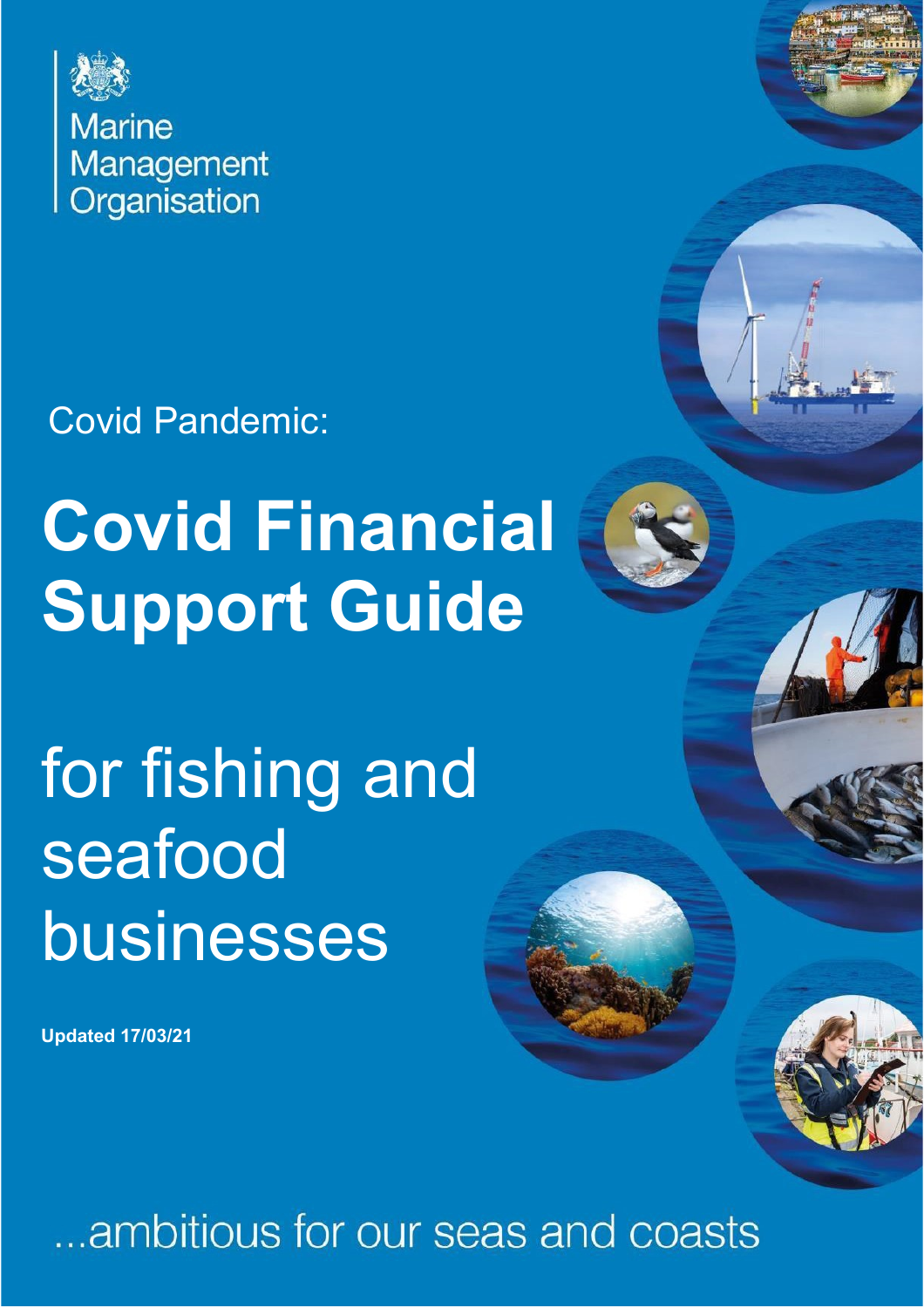### Marine Management Organisation …ambitious for our seas and coasts

As England's marine manager, our vision is for a prosperous future for our seas, coasts and communities.

MMO is here to help and provide support for our marine development and fishing industries and protect our precious marine environment. To support our industries, we have collated this guide to the advice and support available to businesses at this time.

We continue to provide all our services in a Covid-safe manner, including inspections at sea or on shore at licensed sites. You can contact us by phone or email in our coastal offices around the country at [https://www.gov.uk/contact-local](https://www.gov.uk/contact-local-marine-management-organisation)[marine-management-organisation.](https://www.gov.uk/contact-local-marine-management-organisation)

# **Contents**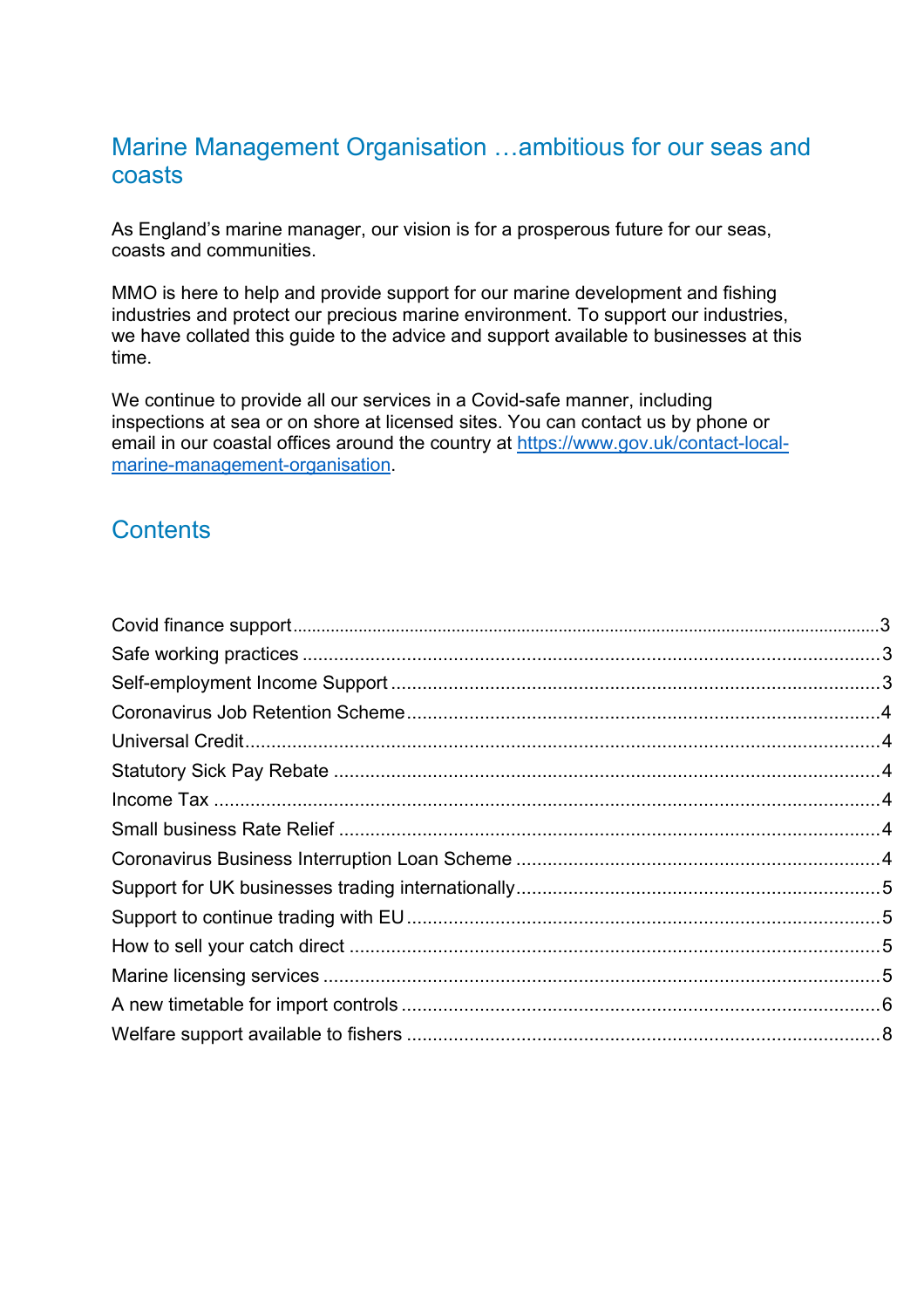# Covid finance support

#### **Seafood Response Fund (SRF)**

The Seafood Response Fund (SRF) will help catching and shellfish aquaculture businesses that have been affected by a reduction in demand from the markets in the UK and abroad. The MMO will contact eligible businesses in phases, inviting them to submit details online, with the aim of making the majority of payments in March. You can find details [here.](https://www.gov.uk/guidance/seafood-response-fund)

#### **Maritime & Fisheries Fund (MFF)**

There is some funding available under the [Maritime and Fisheries Fund](https://www.gov.uk/guidance/maritime-and-fisheries-fund-mff-apply-for-funding) for projects that make the fisheries and aquaculture sectors more sustainable and help conservation of the marine environment. For more information, contact the MMO's Grants Team on 0208 026 5539 or email [mff.queries@marinemanagement.org.uk.](mailto:mff.queries@marinemanagement.org.uk)

#### Safe working practices

The Government has [published](https://www.gov.uk/coronavirus) guidance on the national restrictions applying from 5 January 2021 including safe working practices for employers, employees and selfemployed people on working safely during the pandemic.

The Maritime and Coastguard Agency (MCA) has [published](https://www.gov.uk/government/publications/min-616-amendment-4-covid-19-minimising-risk-to-ships-crew-and-other-maritime-sector-workers) guidance to minimise the risk to ship's crew and steps to be taken by vessel owners and at ports.

[Public Health England, the Department for Transport and MCA provide guidance for](https://www.gov.uk/government/publications/covid-19-shipping-and-sea-ports-guidance) [shipping](https://www.gov.uk/government/publications/covid-19-shipping-and-sea-ports-guidance) and sea ports on steps to be taken by vessel owners and at ports.

The National Federation of Fishermen's [Organisations](https://nffo.org.uk/news/covid19-social-distancing-and-the-fishing-industry.html) (NFFO) has created a check- list risk [assessment](https://nffo.org.uk/news/covid19-social-distancing-and-the-fishing-industry.html) for fishing vessel owners and skippers.

<span id="page-2-0"></span>Further UK Government guides also contain information relevant to fishing vessel operators to help ensure crew are as safe as possible. They are [Construction](https://www.gov.uk/guidance/working-safely-during-coronavirus-covid-19/construction-and-other-outdoor-work) and other outdoor work; [Vehicles.](https://www.gov.uk/guidance/working-safely-during-coronavirus-covid-19/vehicles) There is also information for [businesses](https://www.gov.uk/government/publications/covid-19-guidance-for-food-businesses/guidance-for-food-businesses-on-coronavirus-covid-19) involved in food [processing,](https://www.gov.uk/government/publications/covid-19-guidance-for-food-businesses/guidance-for-food-businesses-on-coronavirus-covid-19) packaging, storage and transport on this [link.](https://www.gov.uk/government/publications/covid-19-guidance-for-food-businesses/guidance-for-food-businesses-on-coronavirus-covid-19)

# Self-employment Income Support

To make a claim for the third grant your business must have had a new or continuing impact from coronavirus between 1 November 2020 and 29 January 2021, which you reasonably believe will have a significant reduction in your profits.

The third taxable grant is worth 80% of your average monthly trading profits, paid out in a single installment covering 3 months' worth of profits, and capped at £7,500 in total.

For eligibility criteria and guidance, please click [here](https://www.gov.uk/guidance/claim-a-grant-through-the-coronavirus-covid-19-self-employment-income-support-scheme)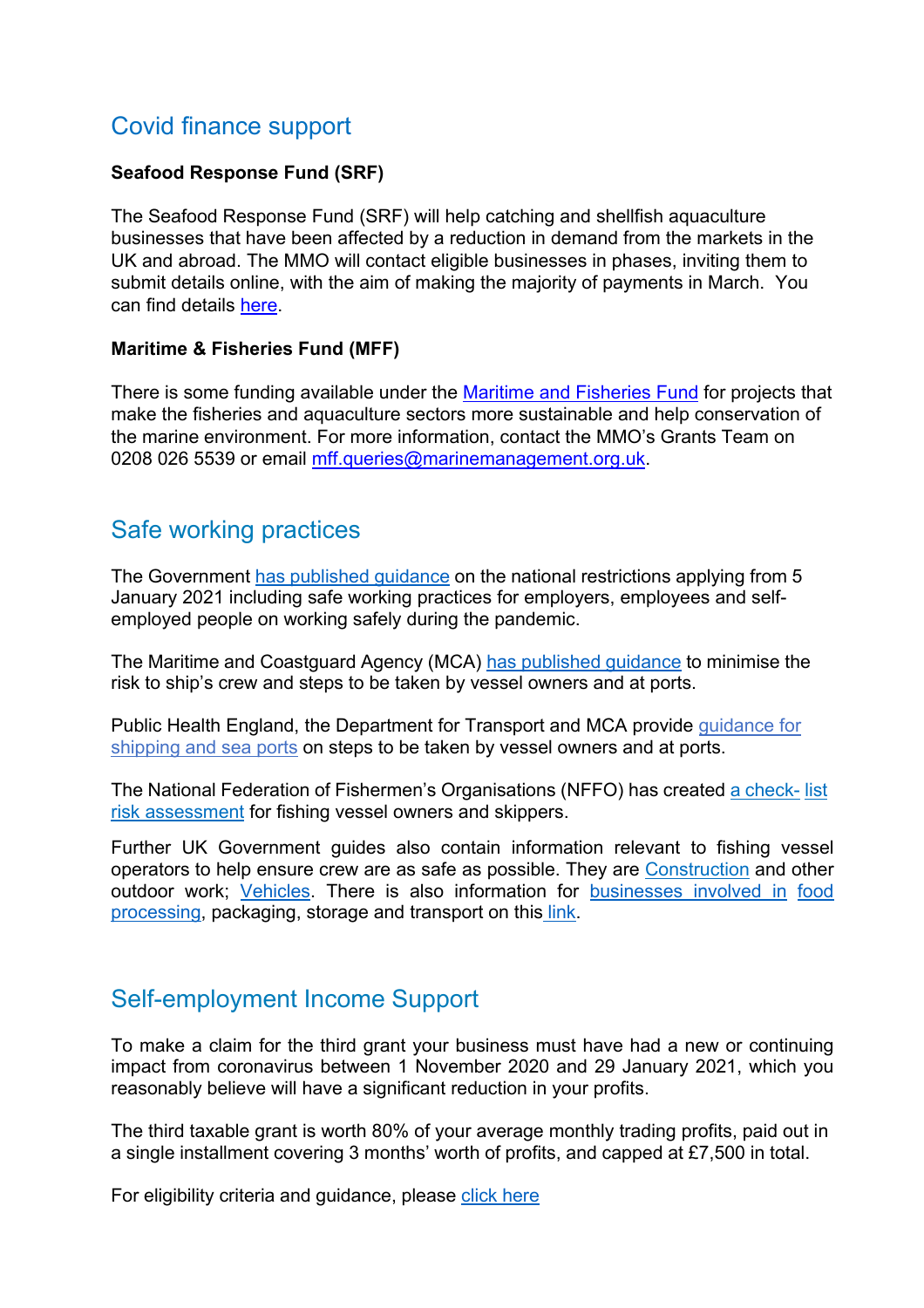# <span id="page-3-0"></span>Coronavirus Job Retention Scheme

Find out if you're eligible and how much you can claim to cover wages for employees on temporary leave ('furlough') due to coronavirus. The Coronavirus Job Retention Scheme has been extended until 30 April 2021. Claims for furlough days in December 2020 must be made by 14 January 2021. You can no longer submit claims for claim periods ending on or before 31 October 2020.

For more guidance, please [click here](https://www.gov.uk/government/news/furlough-scheme-extended-and-further-economic-support-announced) or call 0300 456 3556

# <span id="page-3-1"></span>Universal Credit

Universal Credit has removed the Minimum Income Floor which makes it easier for self-employed people to access this benefit. Self-employed earners may be eligible for either new style Job Seekers Allowance (JSA) or Universal Credit or both. People can apply for either or both benefits online at GOV.UK

<span id="page-3-2"></span>For more guidance on universal credit, please [click here](https://www.gov.uk/universal-credit) or you can call 0800 328 5644

# Statutory Sick Pay Rebate

Small and medium-sized businesses will be able to reclaim Statutory Sick Pay (SSP) paid for staff sickness absence due to coronavirus.

<span id="page-3-3"></span>For more guidance, please click [here](https://www.gov.uk/guidance/claim-back-statutory-sick-pay-paid-to-employees-due-to-coronavirus-covid-19)

#### Income Tax

The deadlines for paying your tax bills are usually January and July. Due to the Coronavirus, you can delay making your second payment until January 2021.

<span id="page-3-4"></span>For guidance on time to pay, please click [here](https://www.gov.uk/guidance/defer-your-self-assessment-payment-on-account-due-to-coronavirus-covid-19) or call 0300 456 3565

#### Small business Rate Relief

Business Rates Relief for small businesses, applicable if the business operates from a property.

For guidance on time to pay, please click [here](http://www.gov.uk/apply-for-business-rate-relief)

#### Coronavirus Business Interruption Loan Scheme

This scheme will help businesses who have immediate cash-flow issues. The scheme will be delivered through commercial lenders, backed by the Governmentowned British Business Bank. Please note that as of 17 December, the Government has announced that the Coronavirus Business Interruption Loan Scheme (CBILS) will be extended until 31 March 2021.

For guidance, please click [here](https://www.british-business-bank.co.uk/ourpartners/coronavirus-business-interruption-loan-scheme-cbils/) or you can call 0300 456 3565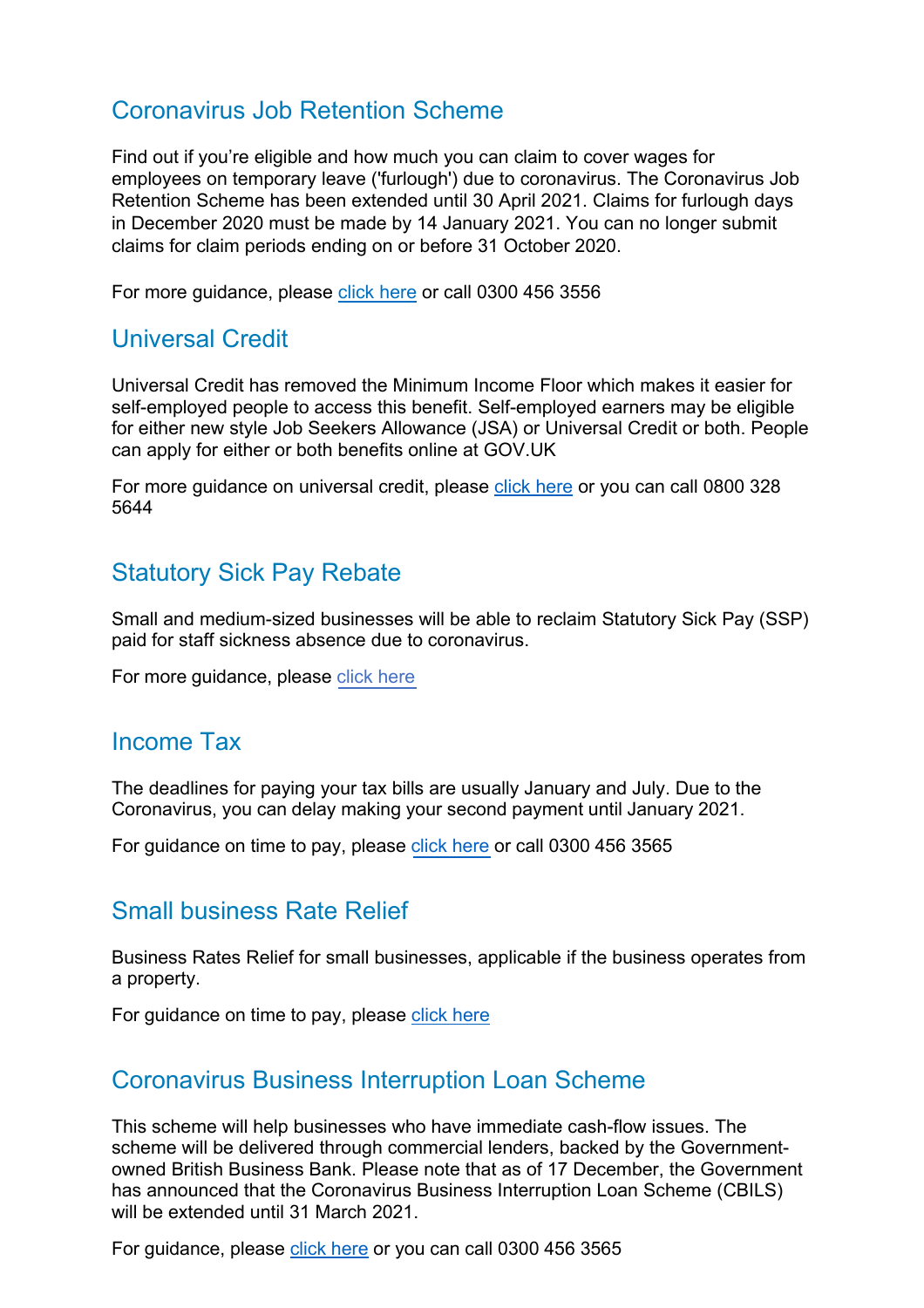# <span id="page-4-0"></span>Support for UK businesses trading internationally

If your supply chain has been affected by coronavirus DIT may be able to help you to find alternative suppliers.

For more guidance on international supply chains, please click [here.](https://www.gov.uk/government/publications/coronavirus-covid-19-guidance-for-uk-businesses/coronavirus-covid-19-guidance-for-uk-businesses-trading-internationally)

# <span id="page-4-1"></span>Support to continue trading with EU

The [Fish Export Service](https://www.gov.uk/guidance/create-a-uk-catch-certificate) provides catch certificates, storage and processing documents enabling export of fish. The new digital service is supported by a dedicated exports helpline, 0330 159 1989, which is available 24/7 with a team of expert advisers on hand to provide technical guidance and answer questions on the export process.

We have also produced a [easy-to-follow guidance for exporting processes](https://www.gov.uk/government/publications/how-to-export-wild-caught-marine-fishery-products-to-the-eu-from-01-january-2021) and signposted to a single reference point for all currently available guidance to continue trading with the EU.

### <span id="page-4-2"></span>How to sell your catch direct

If you wish to sell privately, private buyers can purchase up to 30 kg of fish caught from a licensed fishing vessel for private consumption. Restaurants and commercial buyers are required to be registered.

For more guidance on marketing initiatives please see the government website by [clicking](https://www.gov.uk/government/publications/buyers-and-sellers-of-first-sale-fish-and-submission-of-sales-notes/buyers-and-sellers-of-first-sale-fish) here.

# <span id="page-4-3"></span>Marine licensing services

We continue to provide a full service, accepting and making decisions on [applications for marine licences](https://www.gov.uk/topic/planning-development/marine-licences) and monitoring compliance with consents. If you have a marine licence that is due to expire before 31 March 2021 and have been impacted by Covid restrictions, we will discuss the possibility of extending your licence to enable the completion of works.

We will continue to work with licence holders, completing 'desktop' inspections, or undertaking site visits where it is safe to do so.

Any businesses facing difficulties with licence payments should contact us direct to discuss the options.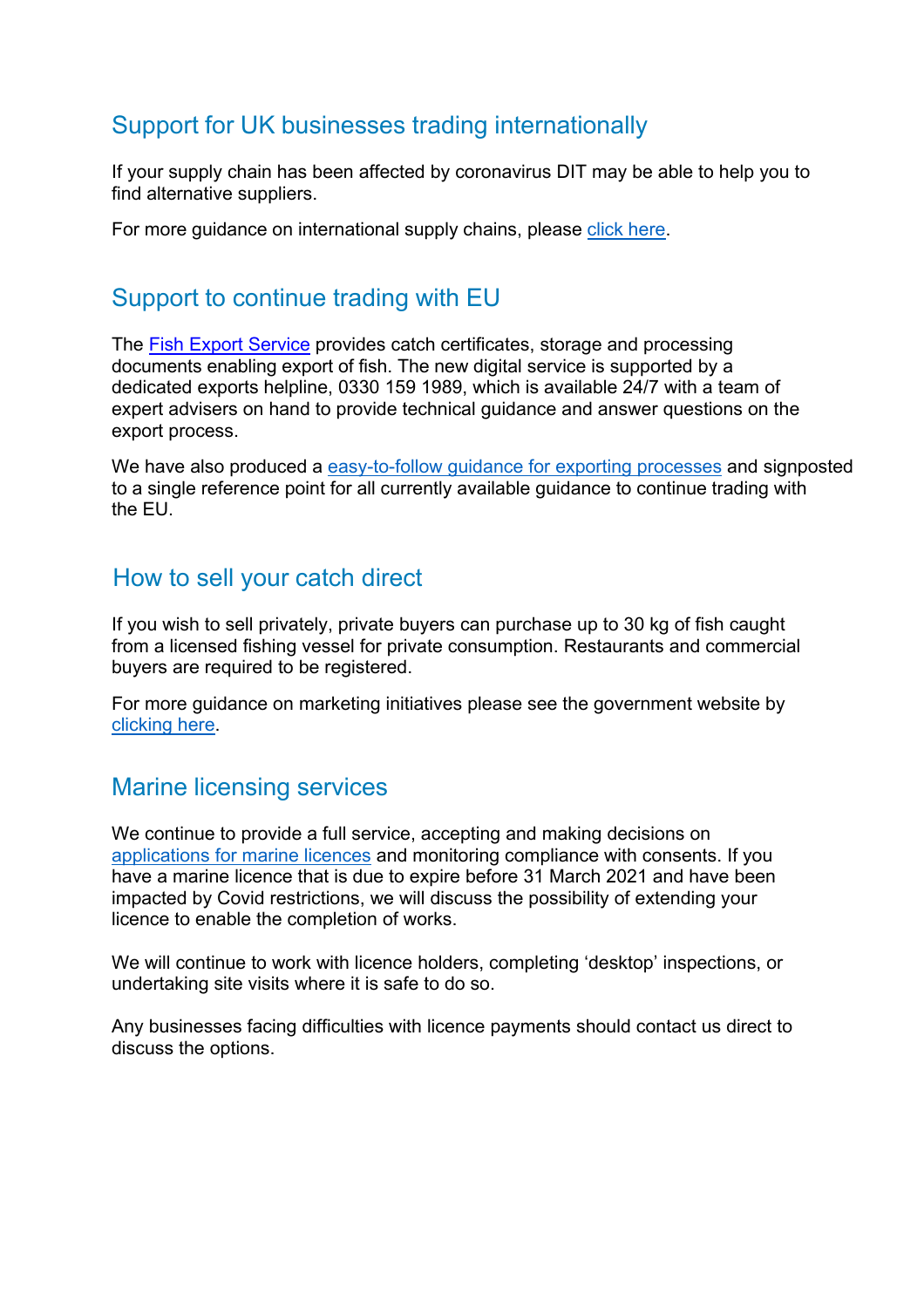# A new timetable for import controls

The Government has unveiled a new timetable for implementing import border control processes to enable UK businesses to focus on their recovery from COVID-19.

The changes, announced on 11 March, recognise the disruption the pandemic continues to cause to trade and adjusts the original phased introduction of measures for goods being imported into GB from the EU.

The revisions include revised dates from which you'll need to pre-notify imports of live and processed products from the EU, including fish and seafood, and for when they'll need to enter GB through a Border Control Post. You can read the full statements [here](https://questions-statements.parliament.uk/written-statements/detail/2021-03-11/hlws833) and here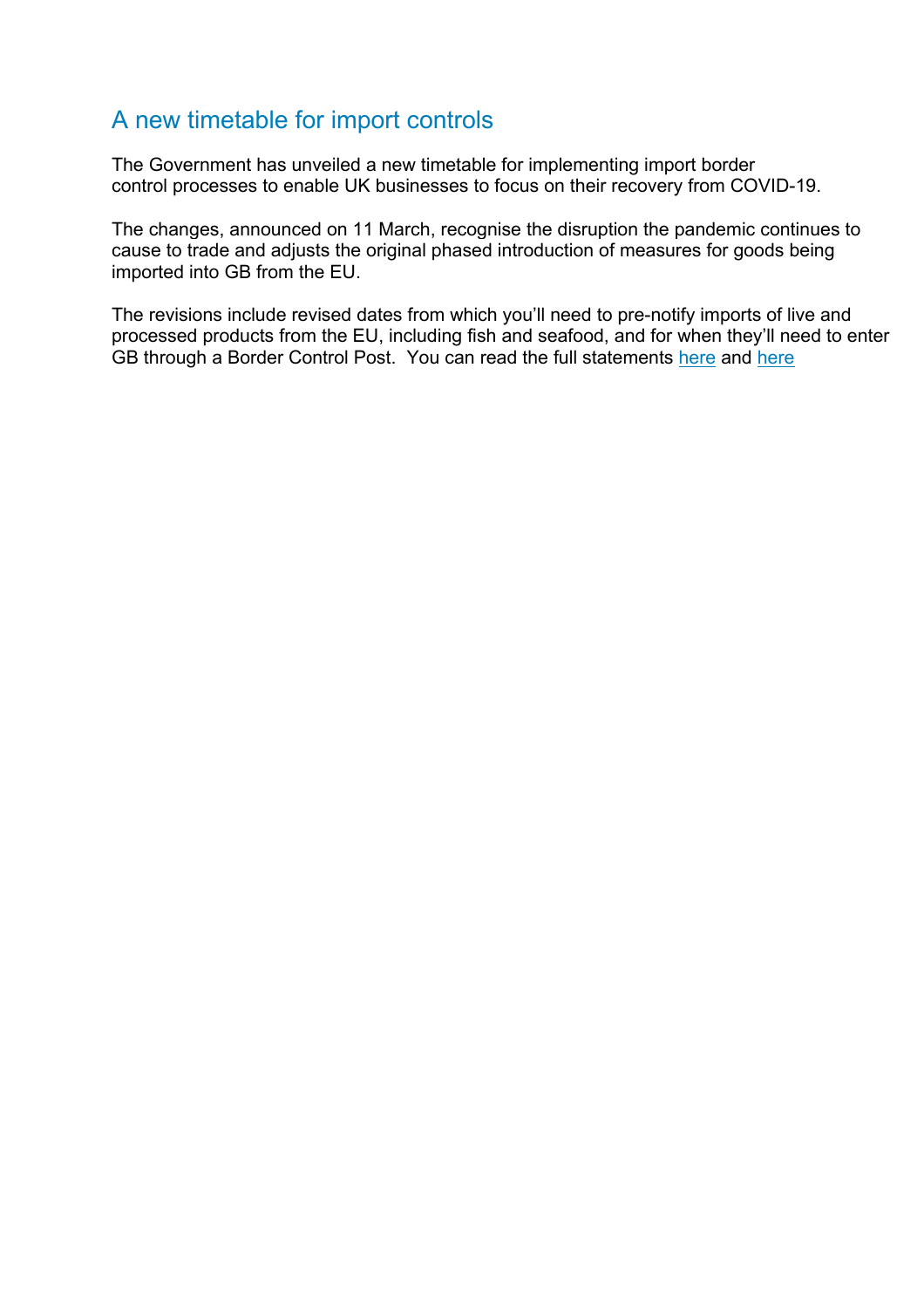# <span id="page-6-0"></span>Welfare support available to fishers

| <b>ORGANISATION</b>                                     | <b>WHAT</b>                                                                                                                                                                                       |
|---------------------------------------------------------|---------------------------------------------------------------------------------------------------------------------------------------------------------------------------------------------------|
| <b>Fishermen's Mission</b>                              | Offering emergency financial support for the maintenance of the basics of life,<br>and providing pastoral care                                                                                    |
|                                                         | For further information, please click here.                                                                                                                                                       |
| Seafarers' Advice and<br><b>Information Line (SAIL)</b> | Part of Citizen Advice Bureau (CAB) offering specialised advice for fishers,<br>including independent, financial advice on benefit entitlement, HMRC issues,<br>debt, charity grants and housing. |
|                                                         | For further information, please click here or you can email<br>advice@sailine.org.uk                                                                                                              |
| Seafarers' Hospital<br><b>Society</b>                   | Offering health, welfare and advice to merchant seafarers and fishers' families.                                                                                                                  |
|                                                         | For further information, please click here or you can email<br>admin@seahospital.org.uk                                                                                                           |
| <b>Togetherall (formerly</b><br><b>Big White Wall)</b>  | A confidential 24/7 online mental health and wellbeing advice and support<br>service provided by the Seafarers Hospital Society                                                                   |
|                                                         | For further information, please click here or you can ring 0208 856 3696                                                                                                                          |
| <b>Seafarer Support</b>                                 | Guides serving and former UK seafarers and their families towards relevant help<br>in times of need.                                                                                              |
|                                                         | For further information, please click here or you can ring 0800 121 4765                                                                                                                          |